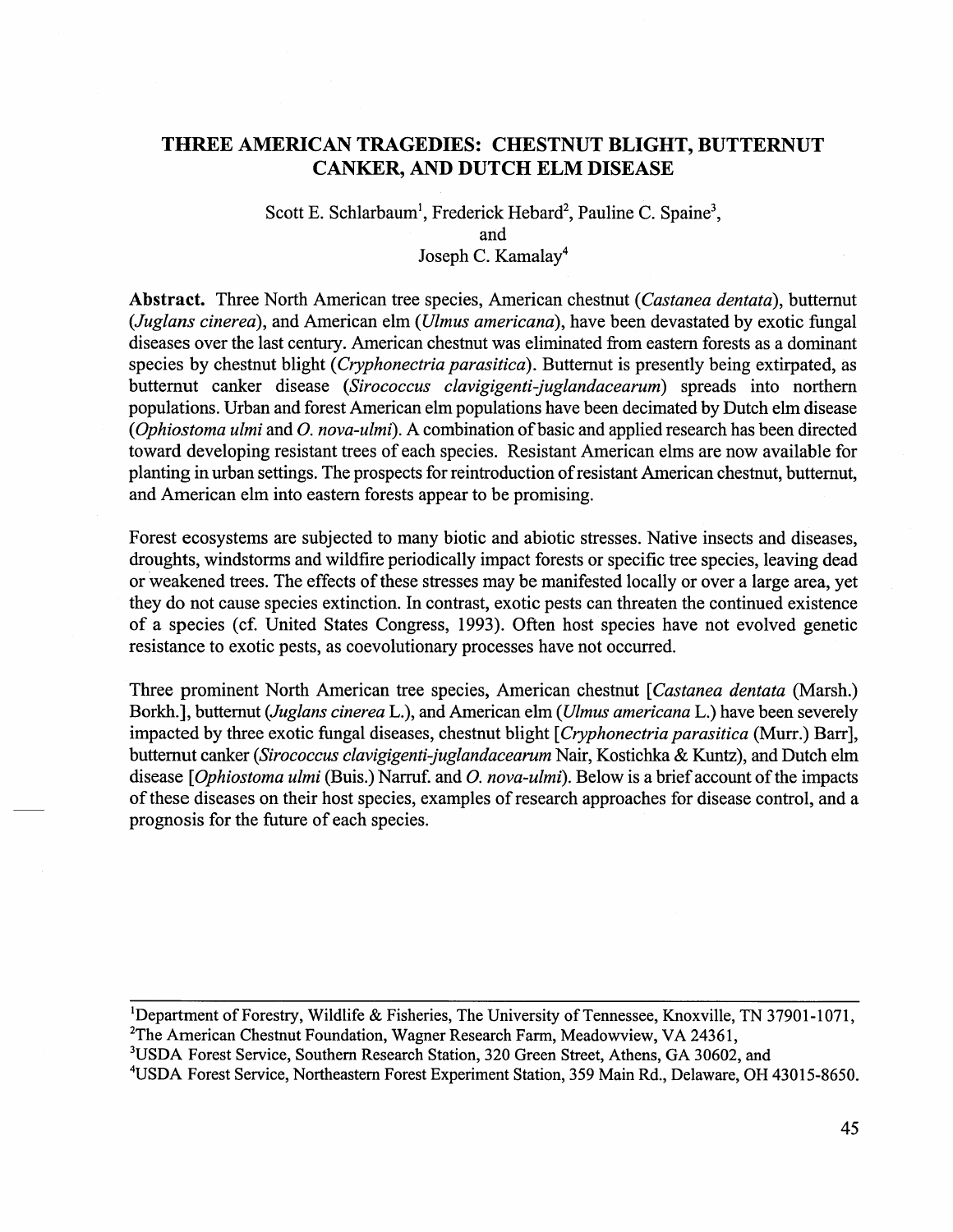# **Exotic Pests and American Chestnut**

The American chestnut was once the dominant hardwood species in the eastern United States. The tree was important to native Americans because it produced large crops of nuts eaten by wildlife and humans, in contrast to the oaks, hickories, and other trees that have replaced the chestnut (Schlarbaum 1989). The species was used in many different ways by early European settlers, providing food and timber, food for domesticated animals, and tannin. Prior to the European colonization of North America, American chestnut was found in vast stands from Maine to Florida, with the largest trees occurring in the southern Appalachians. During the 19th century, however, introduced fungal diseases would change the species composition of eastern North American forests. An exotic fungal disease, *Phytophthora cinnamomi* Rands, infested southern populations of American chestnut and the related Allegheny chinkapin as early as 1824 (Crandall et al. 1945). This root rot disease, thought to have caused mortality of chestnuts and chinkapins in low, moist areas, constricted the natural range. This fungal disease was followed by the more commonly known chestnut blight, which spread throughout eastern hardwood forests at a rate of24 miles per year. By the 1950s, virtually all mature American chestnuts had succumbed to the disease. American chestnut is now a minor understory component, existing as sprouts from old stumps and root systems (Anagnostakis 1995).

There have been two primary research approaches to restore chestnuts to the American forest: the use of hypovirulent strains and breeding.

**Hypovirulence research:** In 1953, European chestnut (C. *sativa)* trees infected with blight were observed to be healing (Biraghi, 1953). Further investigation of this phenomenon revealed that unusual strains of *C. parasitica* were associated with healing cankers (Grente and Berthelay-Sauret 1978). The factors responsible for the healing from the unusual or "hypovirulent" *(sensu* Grente) strains were found to be transmissible to normal strains through hyphal anastomosis, and would convert the normal strains to hypovirulent, thereby demonstrating potential for biocontrol. Subsequently, the presence of unencapsidated double stranded RNA (dsRNA) molecules were discovered in cytoplasm of hypovirulent strains, and the dsRNA was confirmed to be a virus (Day et al. 1977). Using molecular biology, Choi and Nuss (1992a,b) demonstrated that the genes of the virus were the cause of hypovirulence.

A problem with using hypovirulent strains as biocontrol has been the lackof vegetative compatibility with certain virulent strains. Without vegetative compatibility, transformation does not occur, and the virulent strain will eventually cause mortality. Another problem with hypovirulent strains is the relatively limited mode of dispersal. The virus exists in the cytoplasm and therefore, does not become involved in the sexual process, i.e., is not contained in the ascospores. Ascospores are disseminated by wind, while the virus containing conidia are not airborne, and have to rely upon animal or water (rain) vectors for dispersal. Despite these limitations, hypovirulent strains have been used to effect recovery from chestnut blight in certain situations (Scibilia and Shain 1989, Anagnostakis 1990, MacDonald and Fulbright 1991, Brewer 1995).

Molecular biology has been used to address the limitations of hypovirulent strains (Choi and Nuss 1992b). The molecular structure of the virus revealed that there were only two genes that were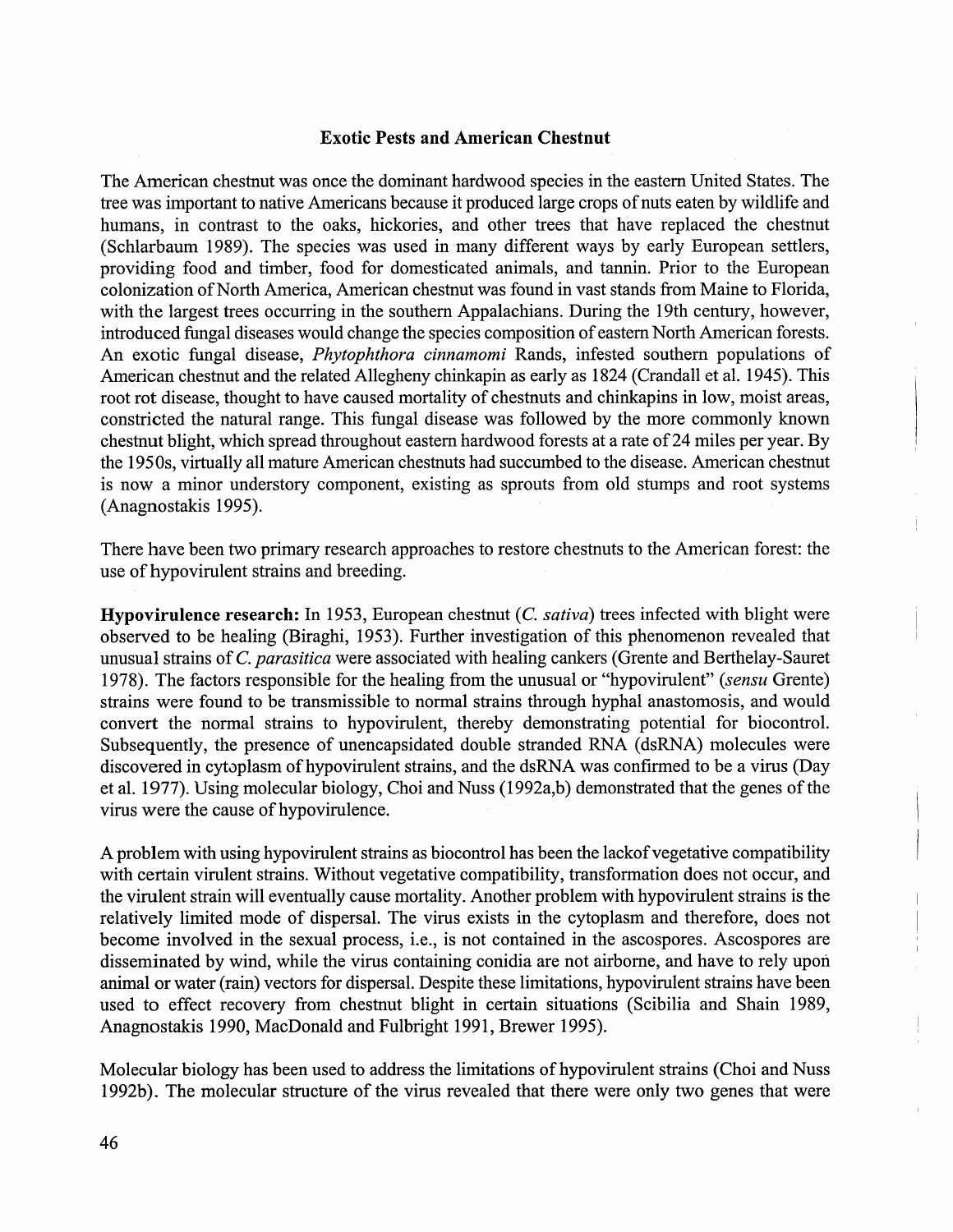responsible for causing debilitation of the fungus. These genes were transferred to the fungal nucleus using genetic engineering techniques, thereby allowing for subsequent integration into virulent strains through sexual recombination. For every cross, approximately 50 percent of the progeny will have the debilitating genes. Sexual recombination will also broaden the vegetative compatibility range of hypovirulent strains. The effectiveness and spread of the transgenic fungus are currently being evaluated in field conditions. The fungus has been found to survive for two years, produce hypovirulent spores, and was effective in controlling chestnut blight (Anagnostakis, personal communication).

Breeding research: Two strategies were pursued to breeding a blight resistant American chestnut: breeding within the American chestnut gene pool and hybridization with Asian chestnut species.

1. Breeding with American chestnut populations: Although chestnut blight had essentially removed mature chestnuts from eastern forests, there were occasional surviving trees that were thought to possess some resistance. Enzymatic studies of inner bark tissue revealed resistance differences, albeit low, among trees (Samman and Barnett 1973, McCarroll and Thor 1985). Cross pollinations were made among putative resistant trees, but resistance could not be increased to an acceptable level and so the approach was abandoned (Thor 1978, Schlarbaum, personal observation).

2. Hybridization with Asian chestnuts: Resistance in Asian chestnut species, particularly C. *mollissima* Bl. (Chinese chestnut) and C. *crenata* Sieb. & Zucc. (Japanese chestnut) was evident to scientists in the early, 1900's. Breeding and testing programs were initiated by state and federal agencies.

Early (pre-1960) breeding programs: The U.S. Department of Agriculture and the Connecticut Agricultural Experiment Station vigorously tried to breed blight-resistant chestnut trees between the 1930s and the 1960s. The initial hybrids generated by these programs were not as blight resistant as the oriental chestnut parent. To increase resistance, a breeding strategy was adopted that crossed the first hybrids back to a resistant parent, either a Chinese or Japanese chestnut. Unfortunately, this strategy produced trees more similar to oriental chestnut phenotypes, e.g., short and branching, which were not competitive in eastern forests (Schlarbaum *et al.* 1994).

Despite the failure to produce a blight resistant American chestnut, the early breeding programs left an extremely valuable legacy of knowledge and germplasm. Methods were developed for testing trees for blight resistance. Hybrids generated in the later phase of these programs gave the first indication that blight resistance is partially dominant and controlled by only two genes. Additionally, the genetic material accumulated and developed by the old breeding programs has proved to be valuable to current breeding efforts. These materials include: two partially blight-resistant first backcrosses  $(BC_1)$ , the "Graves" tree, and the "Clapper" tree, first generation hybrids, and pure Chinese chestnut.

Backcross Breeding Strategy: A number of breeding programs are breeding blight-resistant American chestnut trees using the backcross method (Burnham et al. 1986, Burnham 1990). This breeding strategy will transfer blight resistance from Chinese chestnut to American chestnut, while retaining the desirable growth, form, and adaptability of the American chestnut. Highly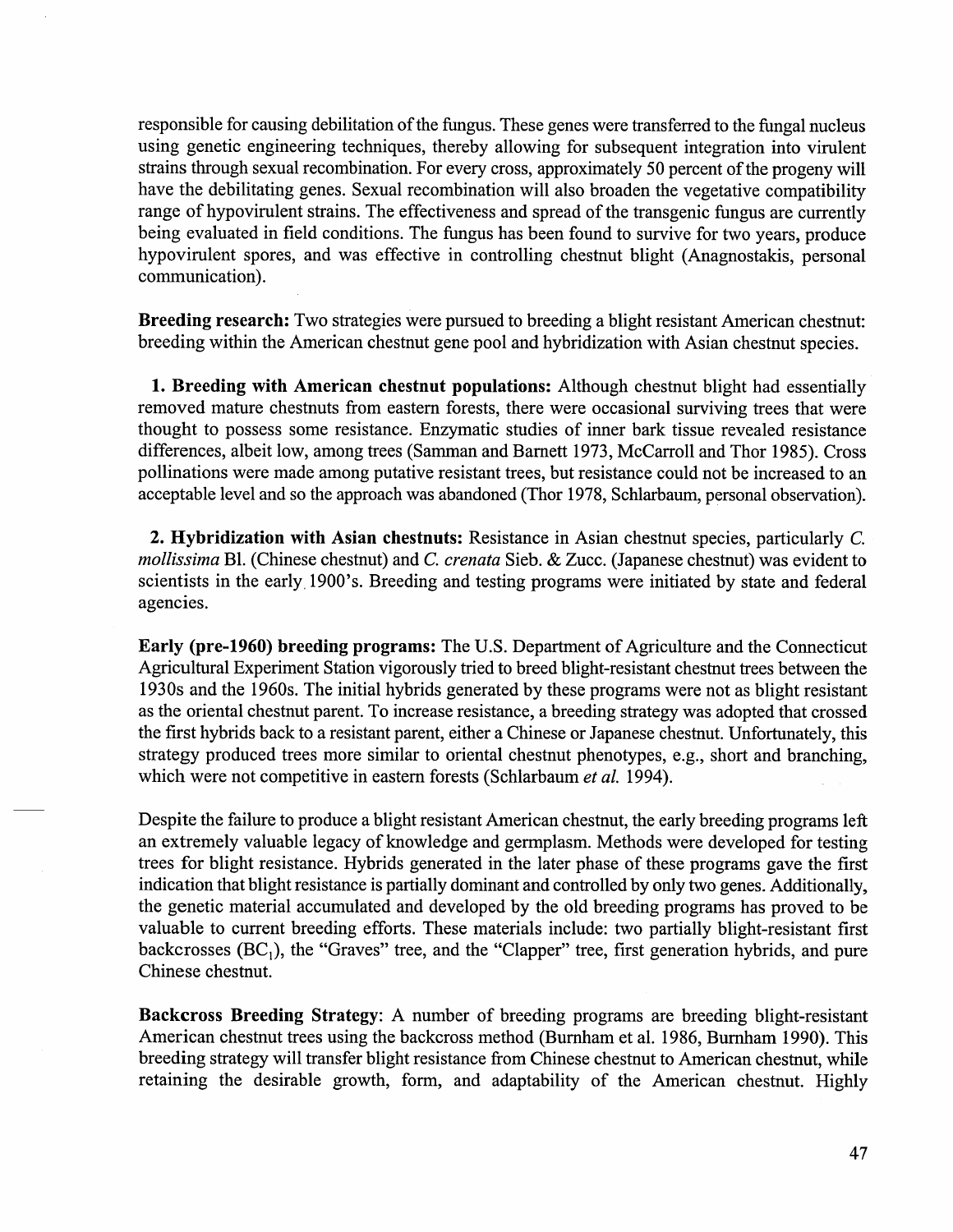blight-resistant progeny were recovered after intercrossing first hybrids between Chinese and American chestnut or intercrossing first backcrosses.

There is now evidence that only a few genes control blight resistance in Chinese chestnut, specifically, two or three incompletely dominant genes. The evidence was provided by a combination of crossing and molecular biology. In addition, the use of molecular techniques to accelerate the breeding process is now considered to be feasible. A genetic map of chestnut with regions associated with blight resistance identified, could be used to screen newly germinated nuts for blight resistance. This may enable several generations of backcrossing to be bypassed, yet still produce trees that have proportions of American parentage similar to those of trees bred using conventional backcrossing.

Blight resistant American chestnut may soon be available for general reforestation. The American Chestnut Foundation estimates that by 2012, nuts will be produced from the most advanced breeding lines that can be used in reforestation.

Chestnut gall wasp - another exotic pest of chestnut: Although blight resistant chestnuts may be available in the near future, *Phytophthora cinnamomi* will still effectively restrict planting to upland sites. On these sites, chestnuts will then be challenged by yet another exotic pest, the chestnut gall wasp *(Dryocosmus kuriphilus* Yasumatsu). Infestations by this insect were first reported in 1974 (Payne et al. 1975) and now have spread north into Tennessee and North Carolina. Chestnut gall wasp larvae feed upon bud and flower tissue forming a characteristic gall and producing a toxin that can kill the infested branch. Severe infestations can cause tree mortality.

#### Butternut Canker Disease and Butternut

Butternut *(syn.* white walnut) is a highly valued hardwood species native to eastern North American forests. The tree is closely related to black walnut *(Juglans nigra* L.) and can occur on cove hardwood, dry, and riparian sites. The wood of butternut is highly valued for carving and for furniture, e.g., cabinets. Butternuts were often planted on farmsteads, close to the house. Nut kernels were used in baking, and cultivars have been selected for orchard

production (Millikan and Stefan 1989). The husk surrounding the nut was often used to dye fabrics. In the American Civil War, the color of Confederate uniforms was created using butternut husks as a source of dye.

Currently, many butternut populations are being devastated by an exotic fungal disease that causes multiple branch and stem cankers. The causal agent of butternut canker is *Sirococcus clavigignentijuglandacearum,* a mitosporic fungus belonging to the large group of Fungi Imperfecti. This large group encompasses those fungi where only the asexual stage of reproduction has been found and the sexual stage remains unknown. Currently, this *Sirococcus* species is thought to be an introduced pathogen, due to its sudden appearance on butternut. The disease was first observed in Iowa in 1967 (Renlund 1971), but is believed to have spread from the southeastern coastal region. The age of the cankers suggests that the fungus first appeared in North America approximately 40-50 years ago (Anderson and LaMadeleine 1978).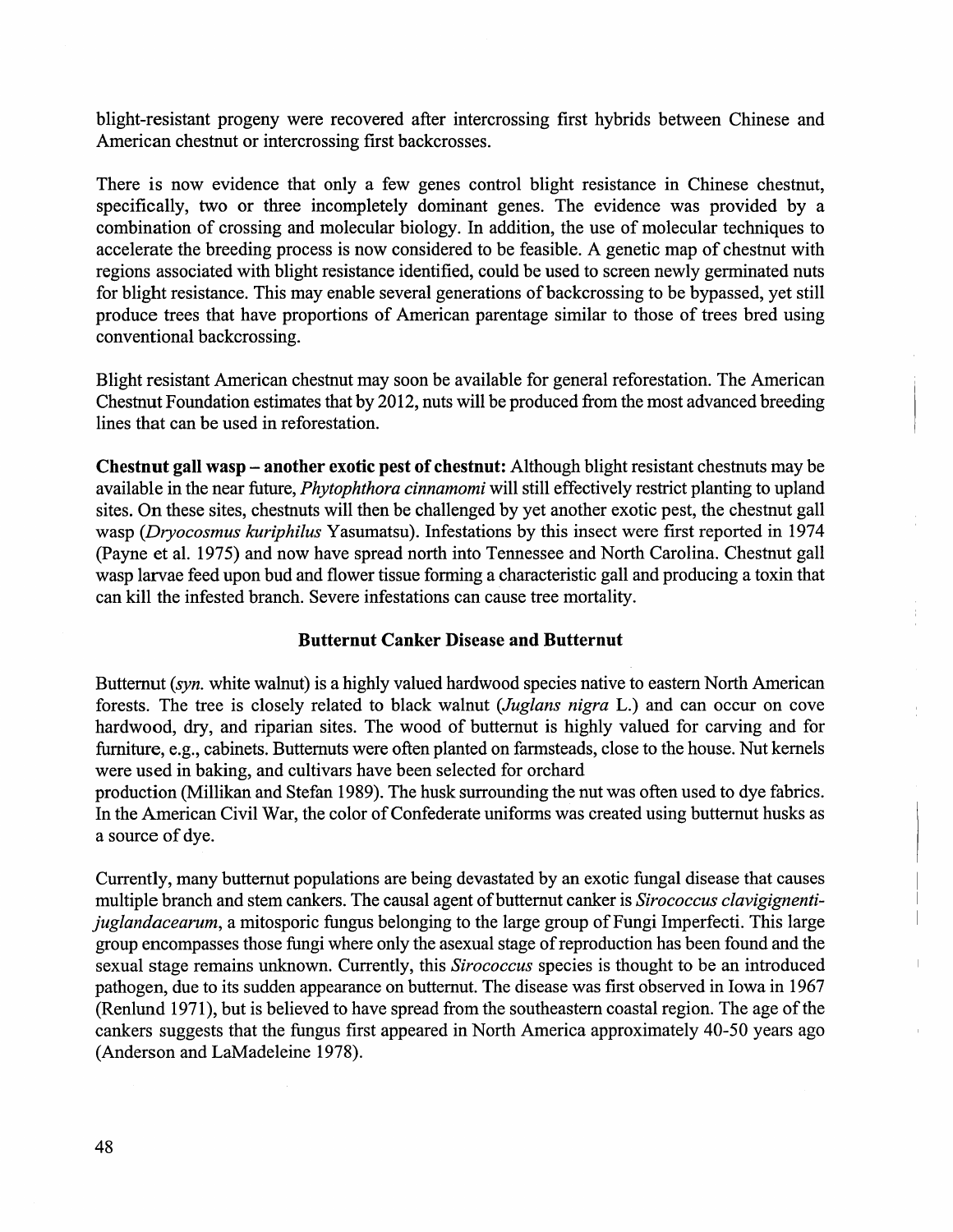In 1995, the Forest Service estimated that 77 percent of the butternuts in the Southeast were dead (USDA Forest Service 1995). Surviving butternuts are now usually found in riparian zones, and the majority of trees are heavily infected and not reproducing. In contrast to American chestnut, butternuts usually will not sprout after stem death. Young trees are subject to mortality, and fungal spores can be carried on the fruit husks (Prey and Kuntz 1982). Therefore, when a population becomes infected, that particular gene pool has the potential to be permanently lost. The rapid decimation of butternut populations has been considered so severe that the U.S. Fish and Wildlife Service has listed the species as a "species of Federal concern."

In response to the devastating effects of the butternut canker, two research and development efforts have been formed to address this problem. The USDA Forest Service, North Central Experiment Station, initiated a cooperative effort with northern states and northern National Forests to locate surviving butternuts and graft putative resistant trees into clone banks to preserve the germplasm. Cooperators are instructed on identification of butternut canker and conservation of germplasm (Nicholls et al. 1978, Ostry et al. 1994). Research is being conducted to develop laboratory and field protocols to screen trees for resistance, host range studies, *in vitro* clonal propagation (Pijut 1993), and the role of insects in dissemination of the fungus. A continuing series of progress reports document the research activities of this group.

A coalition has also been formed in the southeastern United States, by the University of Tennessee, USDA Forest Service, Southern Region and Southern Forest Research Experiment Station, Great Smoky Mountains National Park, Tennessee Division of Forestry, and USGS Biological Research Division. This coalition is working to locate surviving trees or populations, characterize sites, identify trees with putative resistance, develop screening methodology for disease resistance, study fungal physiology, and preserve germplasm.

Progeny/gene conservation tests were established at five locations in 1994 and three additional locations in 1995. One planting was established under infected butternut trees for increased disease pressure. This planting will be closely monitored for disease spread and resistant genotypes or resistant families. Seeds collected in 1996 are presently being grown at the East Tennessee State Nursery to provide experimental material for additional plantings and research activities.

Pathology studies have centered around developing screening methods to identify butternut resistance. These studies include wounding and mycelial inoculation of seedlings under different fertilization regimes, wounding and spore inoculation of seedlings, and log inoculations to study pathogenicity. When possible, different genetic families (open-pollinated) are used for inoculation. Additionally, research has been conducted on physiology and transmission of the fungus.

Currently, the lack of knowledge about the physiology and genetics of *Sirococcus clavigignentijuglandacearum* hinders the formation of a comprehensive strategy for protecting the butternut species. The survival of large butternut trees in localities where the majority of butternut trees have been destroyed suggest that genetic resistance may be present. Resistance is present in nut selections from another *Juglans* species. Heartnut *[Juglans sieboldii* var. *cordiformis* (Maxim.) Rehd.], a Japanese walnut nut selection, has shown resistance to butternut canker and could be used in a breeding program. Using either natural resistance or resistance in heartnut, a backcross breeding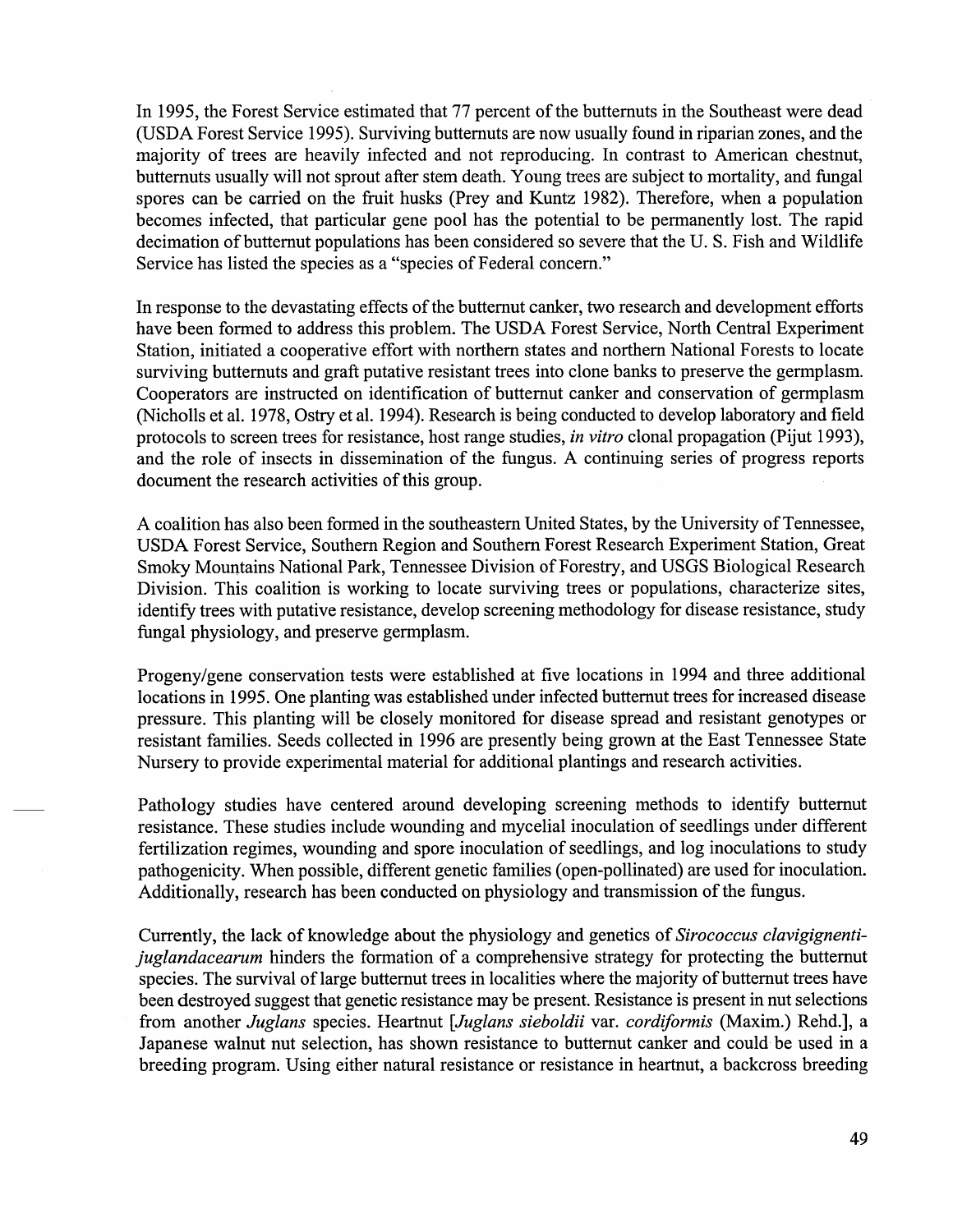approach coupled with the development of a methodology for disease resistance screening has the potential to restore this important tree species to eastern forests.

# Dutch Elm Disease and American Elm

American elm usually occurs in a mixture of other hardwood species, commonly on bottomland sites with rich, well-drained loam soils. The species' distribution is throughout eastern North American forests, extending well into the Great Plains. The streets of North American cities were once lined with American elms, a fast growing, stress tolerant tree, with a vase-shaped crown. Wood from the species was used for furniture, flooring, construction, hardwood dimension, and veneer.

Forest and urban populations of American elm have been devastated by two strains of Dutch elm disease (DED), a non-aggressive strain (*Ophiostoma ulmi*) and an aggressive strain (*O. nova-ulmi*). The disease entered the country on shipments of unpeeled veneer logs from Europe. Dying American elms were first observed in Cleveland, Ohio in 1930 (May 1930). The disease spread through eastern forests from three infection centers ( cf. Stipes and Campana 1981) and had spread through most of country by 1977. Dutch elm disease has proven to be the most devastating shade tree disease in the United States (Karnosky 1977).

Some forest populations, however, still contain large American elms, ca. 29"+ dbh. Other native elm species, such as red elm *(Ulmus rubra* Muhl.), can be infected with DED, but appear to have greater resistance.

Attempts to breed resistance into American elm using other *Ulmus* species generally failed. American elm is a tetraploid, while other elm species have diploid chromosome complements (Santamour 1969), and a reproductive barrier exists between the two ploidy levels. Fortunately, American elms exist that are susceptible to infection, but are tolerant to the disease. Tolerant trees are clonally propagated by rooted cuttings. Dr. A. M. Townsend, The U. S. National Arboretum, estimates that only 1 in 100,000 American elm trees is tolerant to Dutch elm disease (Becker 1996). Two new cultivars, "Valley Forge" and "New Harmony," were released by the U. S. National Arboretum in 1996 (U.S. National Arboretum, 1996). A small number of American elm trees which have survived the two DED epidemics are identified each year over the wide range of this species. Seeds or cuttings from each tree subjected to an established screening protocol are selected for tolerance to this deadly wilt disease. Ideally, different resistances can be brought together by hybridizing widely separated elms. To this end, pollen from the trees which survived DED epidemics is being used in controlled crosses with DED tolerant selections.

A cooperative project between the USDA Forest Service and the U. S. National Arboretum has been. initiated to study the genetics of host resistance in the field and at the molecular level. Four tolerant selections have been crossed. The resulting progenies will be DNA fingerprinted and evaluated for disease tolerance to construct a genetic map. The genetic map could be used to guide further tree selection in breeding programs and to understand quantitative inheritance of disease tolerance. It is estimated that at least 10 percent of the progeny trees will have DED tolerance greater than the parent trees.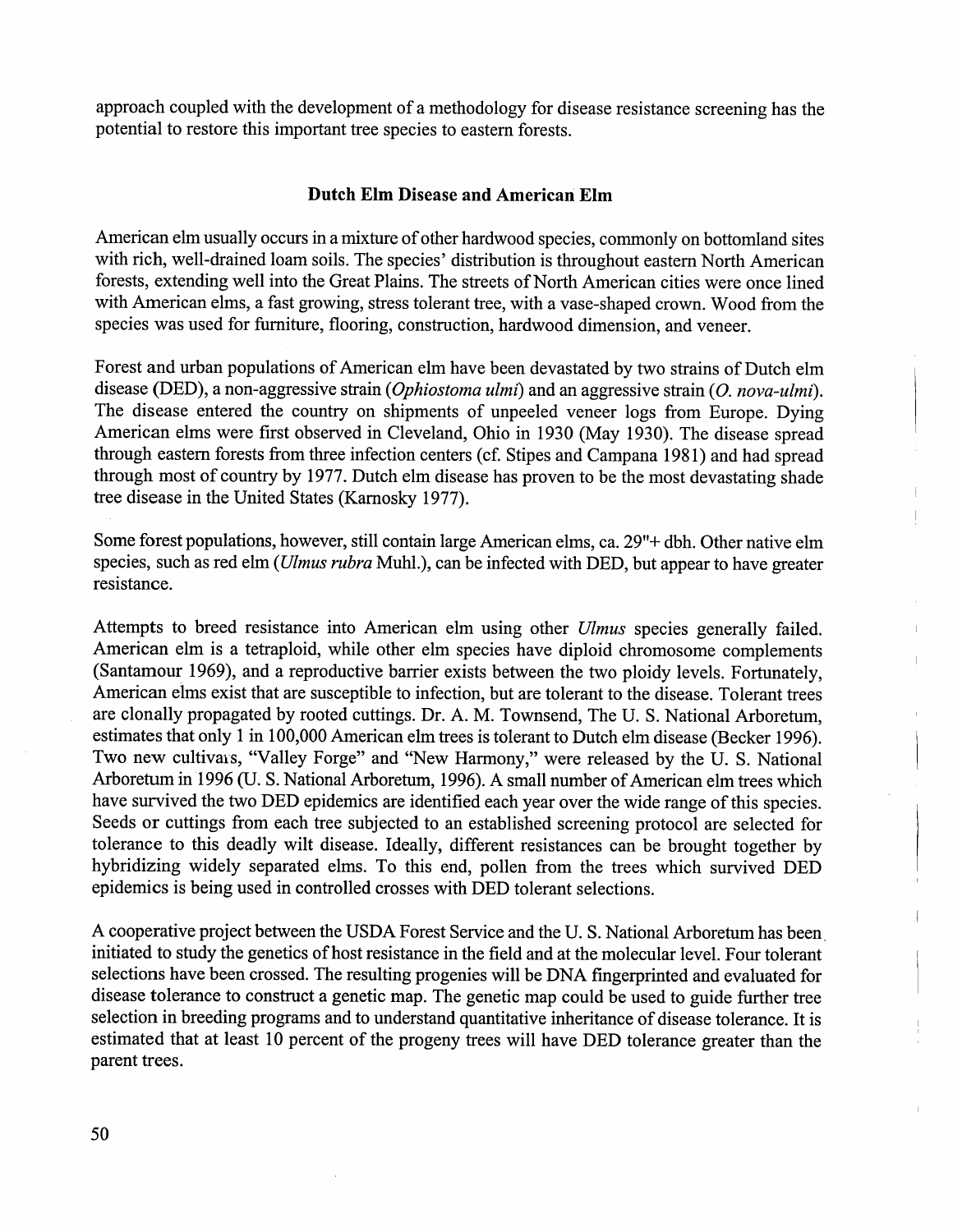Although trees with good tolerance to DED have been found, very little is known about the mechanisms of tolerance. Research has been conducted to identify American elm defense reactions at the biochemical level using cell suspension cultures (Gringas et al. 1997). It will be important to recognize similarities and differences in the mechanisms of DED tolerance in the varied selections to enable the synthesis of unique genetic combinations. In addition, any breeding programs directed toward improving disease resistance would benefit from a reliable tissue culture screening method. Such a technique could be used to eliminate years of effort in the evaluation of germplasm. The cultures will also be used to isolate defensive chemicals and identify genes responsible for tolerance. Differences among cell cultures in toxin tolerance and changes in gene expression shown by the amount and type of newly synthesized proteins have been detected. Studies by USDA Forest Service scientists are planned to investigate the impact of elm cell secretions on the fungus and associated toxins.

# **Reintroduction of American Chestnut, Butternut, and American Elm**

A critical question that arises in relation to reintroduction of these species to eastern forests is whether they can reoccupy the niche they formerly held and successfully compete and reproduce. For butternut and American elm, there are enough existing naturally reproducing populations that detailed studies can be made on the silvicultural requirement for successful establishment. No such studies can be made on American chestnut on sites within the former natural range. However, there is indirect evidence on the growth characteristics of the species that suggest a strategy.

Blight-resistant American chestnut trees will probably have no difficulty in reclaiming certain sites from the relatively slower growing oaks and hickories. Species such as yellow-poplar *(Liriodendron tulipifera*) and red maple (Acer rubrum) will be vigorous competitors, but the growth rate of chestnut seedlings suggest that chestnut will be able to compete with these seedlings (Schlarbaum, personal observation). In blight-free regions in the midwest, chestnut seedlings have been able to usurp niches formerly filled by oak and other northern hardwoods. Chestnut sprouts in clear cuts provide indirect evidence of the species' growth rate potential. American chestnut sprouts dominate the site until infected by the blight fungus.

Another significant problem is in the mechanics of generating enough seed for widespread reforestation of these species. Seed production from the endpoints of breeding programs usually occurs in a seed orchard, under the auspices of a university, state, or federal tree improvement program. Unfortunately, government-based tree improvement programs are rapidly disappearing due to the relatively high cost and long time periods required to generate tangible products associated with this type of research and development program (Schlarbaum 1995). Until this trend is reversed, general reforestation with resistant genotypes of these species will be hampered.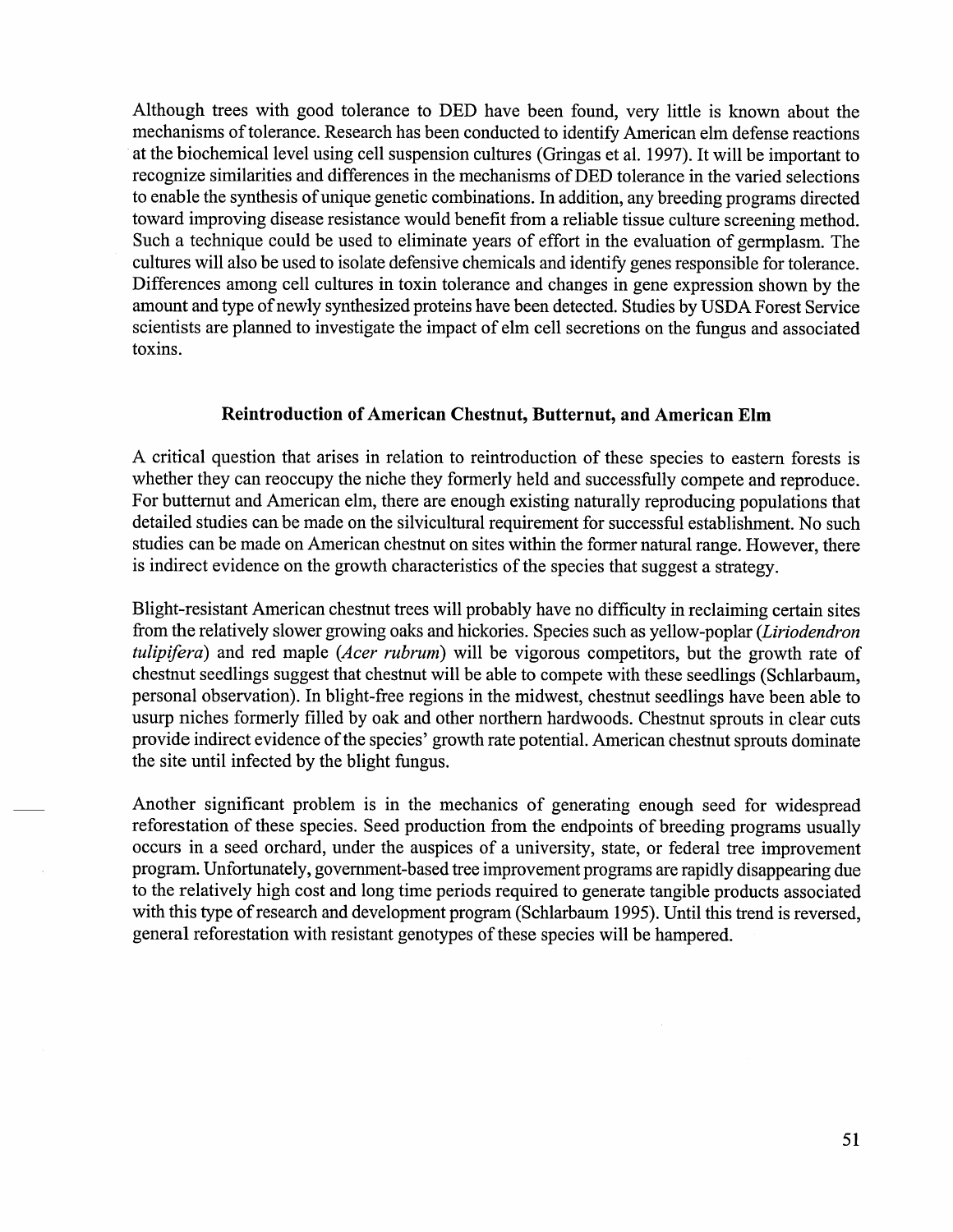# **LITERATURE CITED**

- Anagnostakis, S.L. 1990. Improved chestnut tree condition maintained in two Connecticut plots after treatments with hypovirulent strains of the chestnut blight fungus. For. Sci. 36:113-124.
- Anagnostakis, S.L. 1995. The pathogens and pests of chestnuts. In: Advances in Botanical Research, J. H. Andrews and I. Tommerup, eds., Academic Press, New York. Vol. 21:125-145.
- Anderson, R.L., and L.A. LaMadeleine. 1978. The distribution of butternut decline in the eastern United States. USDA Forest Service, Northeastern Area, State and Private Forestry, Rep. S-3- 78. 4p.
- Becker, H. 1996. New American elms restore stately trees. Agricultural Research. USDA, Agricultural Research Service, July, 1996, 4-8.
- Biraghi, A. 1953. Possible active resistance to *Endothia parasitica* in *Castanea sativa.* In: Rep. Congr. Int. Union For. Res. Org. 11th, pp. 643-645.
- Brewer, L. G. 1995. Ecology of survival and recovery from blight in American chestnut trees *[Castanea dentata* (Marsh.) Borkh.] in Michigan. Bull. Torrey Bot. Club. 122:40-57.
- Burnham, C. R. 1990. Restoring the American chestnut. Diversity 6:34-36.
- Burnham, C. R., P. A. Rutter and D. W. French. 1986. Breeding blight-resistant chestnuts. Plant Breed. Rev. 4:347-397.
- Choi, G. H., and D. L. Nuss. 1992a. Hypovirulence of chestnut blight fungus conferred by an infectious viral eDNA. Science 257:800-803.
- Choi, G. H., and D. L. Nuss. 1992b. A viral gene confers hypovirulence-associated traits to the chestnut blight fungus. EMBO J. 11:473-477.
- Crandall, R. S., G. F. Gravatt, and M. M. Ryan. 1945. Rot disease of *Castanea* species and some coniferous and broadleaf nursery stocks caused by *Phytophthora cinnamomi.* Phytopath. 35:162-180.
- Day, P. R., J. A. Dodds, J. E. Elliston, R. A. Jaynes, and S. L. Anagnostakis. 1977. Doublestranded RNA in *Endothia parasitica.* Phytopathology 67:1393-1396.
- Gingas, V. M., J. C. Kamalay, D. A. Yaussy, and S. M. Eshita. 1997. Establishment and characterization of American cell suspension cultures. Plant Cell Tissue and Organ Culture (in review).
- Grente, J., and S. Berthelay-Sauret. 1978. Biological control of chestnut blight in France. Proc. Am. Chestnut Symp., W. L. MacDonald, F. C. Cech, J. Luchok, and H. C. Smith, eds., West Virginia University Books, Morgantown, pp. 30-34.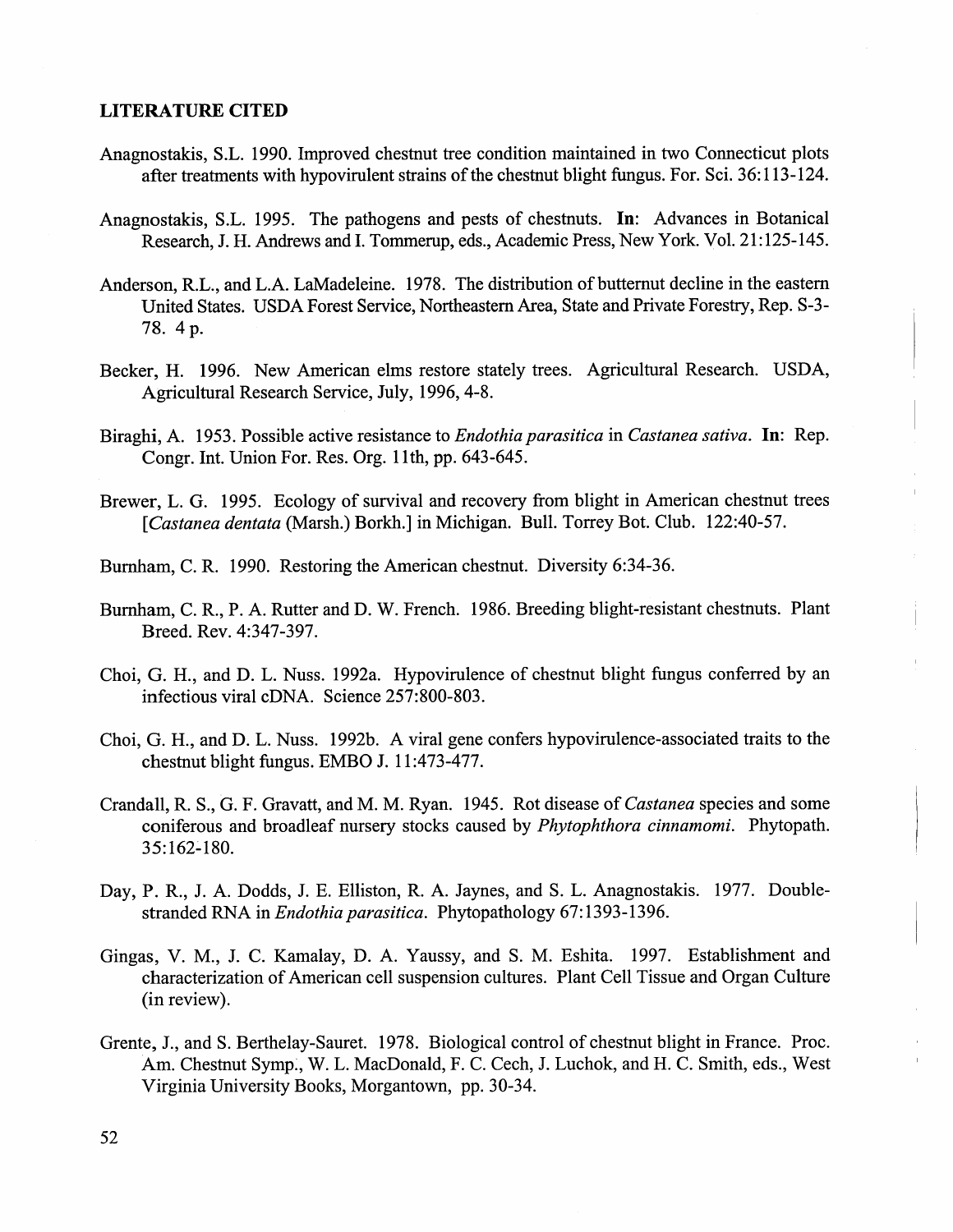- Karnosky, D. F. 1979. Dutch elm disease: a review of the history, environmental implications, control, and research needs. Environ. Conservation 6 (4).
- MacDonald, W. L., and D. W. Fulbright. 1991. Biological control of chestnut blight: use and limitations of transmissible hypovirulence. Plant Disease 75:656-661.
- May, C. 1930. Dutch elm disease in Ohio. Science 72:142-143.
- McCarroll, D. R., and E. Thor. 1985. Pectolytic, cellulytic and proteolytic activities expressed by cultures of *Endothia parasitica,* and inhibition of these activities by components extracted from Chinese and American chestnut inner bark. Physiological Plant Pathology 26: 367-378.
- Millikan, D. E., and S. J. Stefan. 1989. Current status of the butternut, *Juglans cinereaL.* Ann. Rep. North. Nut Growers Assoc. 80:52-54.
- Nicholls, T. H., K. J. Kessler, Jr., and J. E. Kuntz. 1978. How to identify butternut canker. HT-36. USDA Forest Service, North Central Forest Experiment Station, 4 p.
- Orchard, L. P., J. E. Kuntz, and K. J. Kessler. 1982. Reaction of *Juglans* species to butternut canker and implications for disease resistance. In: Black walnut for the future. Gen. Tech. Rep. NC-74, St. Paul, MN: U. S. Department of Agriculture, Forest Service, North Central Experiment Station: pp. 27-31.
- Ostry, M. E., M. E. Mielke and D. D. Skilling. 1994. Butternut-strategies for managing a threatened tree. USDA Forest Service, North Central Exp. Stn., Gen. Tech. Rep. NC-165, 7 p.
- Payne, J. A., A. S. Menke, and P. M. Schroeder. 1975. *Dryocosmus kuriphilus* Yasumatsu (Hymenoptera:Cynipidae), an oriental chestnut gall wasp in North America. USDA Coop. Econ. Insect Rep. 25 (49-52):903-905.
- Pijut, P.M. 1993. Somatic embryogenesis in butternut, *Juglans cinerea.* Can. J. For. Res. 23:835- 838.
- Prey, F. J., and J. E. Kuntz. 1982. The distribution and impact of butternut canker. In: Black walnut for the future. Gen. Tech. Rep. NC-74, St. Paul, MN: U. S. Department of Agriculture, Forest Service, North Central Experiment Station. pp. 23-26.
- Renlund, D. W. (ed.). 1971. Forest pest conditions in Wisconsin. Wis. Dept. Nat. Res. Ann. Rep. 53 p.
- Samman, S. N., and P. E. Barnett. Effects of compounds from chestnut inner bark on the growth of *Endothia parasitica.* Proc. Twelfth Southern For. Tree Impr. Conf., pp. 19-21.
- Santamour, F. S., Jr. 1969. New chromosome counts in *Ulmus* and *Platanus.* Rhodora 71: 544- 547.